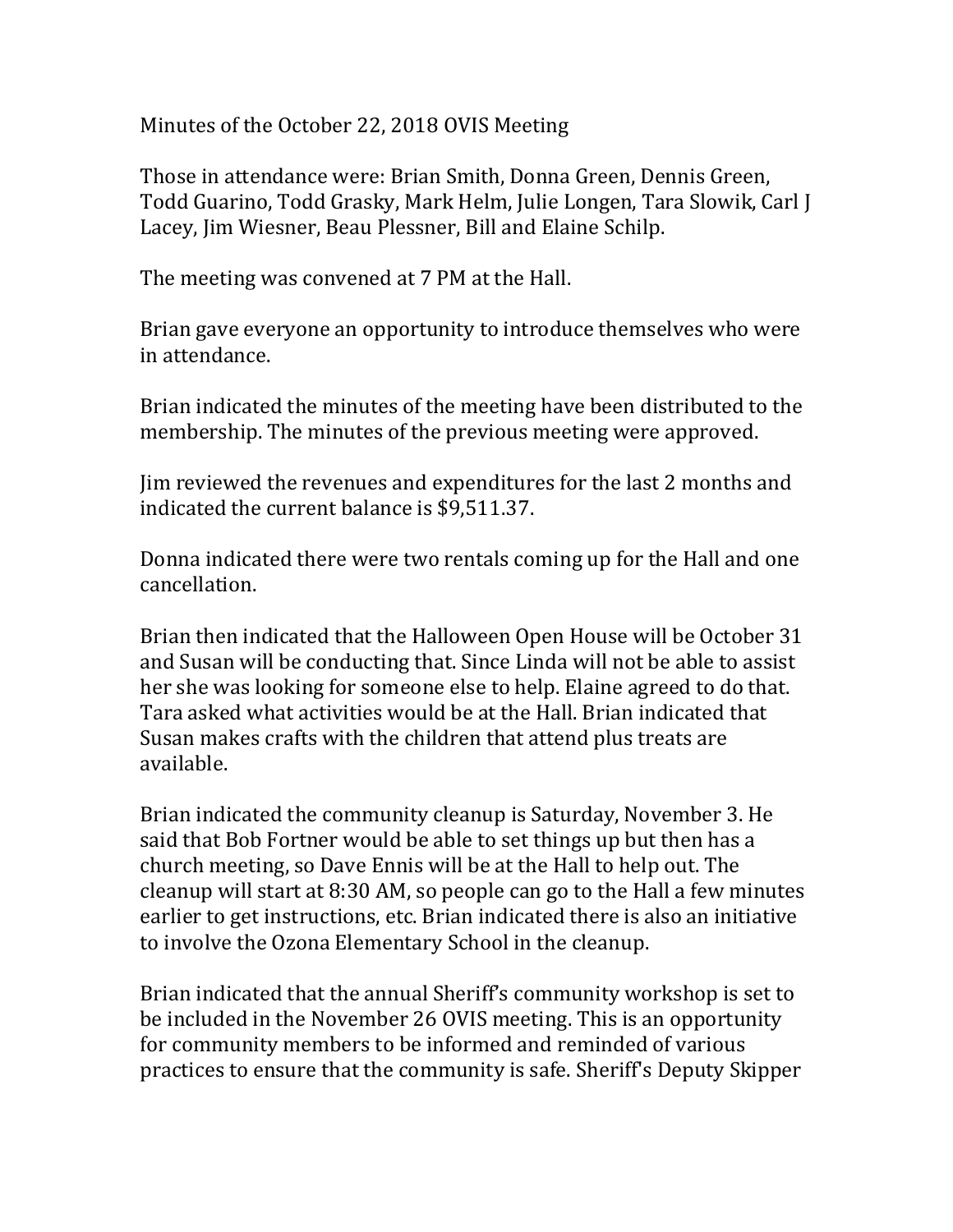will be doing the program. Dolly Swallow is the community contact for Ozona.

Brian indicated that the Potluck dinner for the community will be Tuesday, December 11. He said that Connie is the point person for this, and that she would back in town the latter part of November to get things going. She makes contact with the community restaurants, etc. During the discussion Julie asked if someone will be playing the piano. It was discussed that last year a friend of Linda's did that at the Potluck. Brian indicated he would make contact with Linda to explore that again.

Brian briefly reviewed the logistics for the Ozona Holiday Golf Cart Parade. The parade will be Sunday, December 9 with a start time of 6 o'clock. The discussion included the program being mounted on the website where people can register in advance for a fee of \$10. The start date for the online registration would be November 1 and would continue for a month until December 5. For people who did not register online, there would be a fee of \$20 to register at the event. Jim will set up the website as before where people could pay with PayPal and would receive a numbered sheet they would display on the golf cart. When Tara asked why Ozona Trace was not included in the route, Brian indicated the difficulty there was with the number of people with carts we now have in the parade and that they could not logistically get people into the cul-de-sac and out without a traffic jam at the entrance. The group then discussed the fact that the parade cannot be on all the streets in the community and difficult choices had to be made for a route that people could follow while at the same time have enough power to complete the circuit with the lighted carts. The group then proceeded to discuss more logistics with the parade. Brian indicated that we will have a Sheriff's presence in the staging area for 6:30 to 7:30 PM. He also indicated that he had arranged to have the Sheriffs golf cart vehicle at the head of the parade. There will be a special notice sent out to everyone on the parade and registration. It was agreed that people involved in the on-site parade organization should meet before the parade and that the best time for that would be an hour earlier(6pm) before the November 26 OVIS meeting.